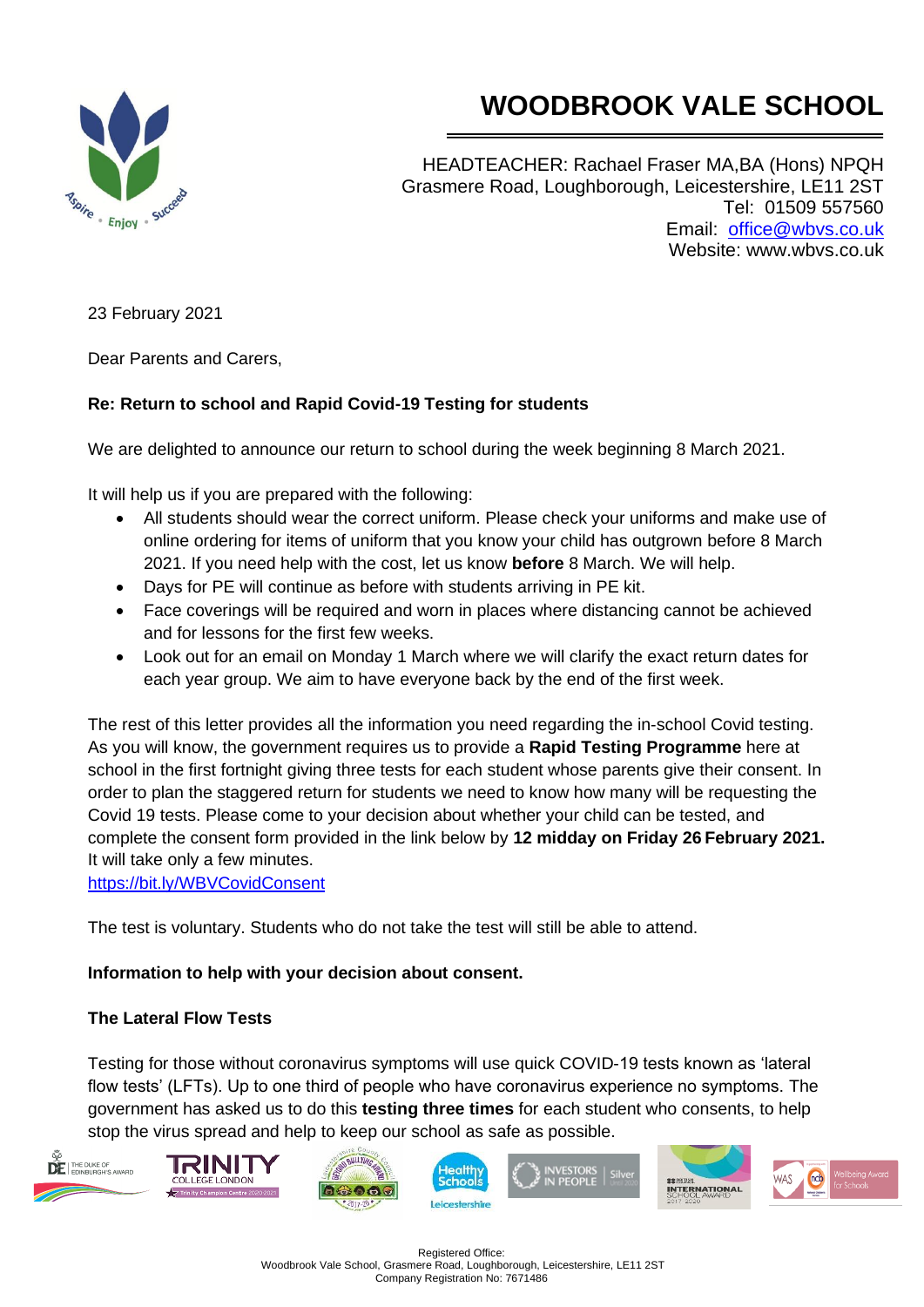Trained staff will supervise all students taking the test. The 'lateral flow' tests are quick and easy using a swab of the nose and throat. Staff will oversee the swab process and be kind and supportive of our students but students will be expected to swab themselves. An instructional leaflet with some more information can be accessed here: [How to do your test: COVID 19](https://assets.publishing.service.gov.uk/government/uploads/system/uploads/attachment_data/file/946612/How_to_do_your_test_COVID_19_instruction_leaflet_for_schools.pdf)  [instruction leaflet for schools \(publishing.service.gov.uk\)](https://assets.publishing.service.gov.uk/government/uploads/system/uploads/attachment_data/file/946612/How_to_do_your_test_COVID_19_instruction_leaflet_for_schools.pdf)

Results (which take around half an hour from testing) will be carefully recorded and where positive, parents and carers will be informed straight away and asked to collect their child.

**We will be testing all students whose parents/carers have given consent, from week commencing 8 March 2021 and each student will receive three tests spaced approximately 3-5 days apart. Parents do need to provide their consent by Friday 26 February to be included in the programme.**

# **Data Protection**

We will be required to share the results with Department for Health and Social Care (DHSC) digital services for the NHS Test and Trace purposes and a privacy notice explaining this is here. [http://www.wbvs.co.uk/\\_site/data/files/documents/Covid/2CFDE9187A1D2259E2E9E5F43](http://www.wbvs.co.uk/_site/data/files/documents/Covid/2CFDE9187A1D2259E2E9E5F430710BB1.pdf) [0710BB1.pdf](http://www.wbvs.co.uk/_site/data/files/documents/Covid/2CFDE9187A1D2259E2E9E5F430710BB1.pdf)

You might also find the 'Data Protection Frequently Asked Question for parents – COVID testing in Schools' published by the DfE useful.

[http://www.wbvs.co.uk/\\_site/data/files/documents/covid/5C5BD737B77B11C61840ADD7F](http://www.wbvs.co.uk/_site/data/files/documents/covid/5C5BD737B77B11C61840ADD7F29871A6.pdf) [29871A6.pdf](http://www.wbvs.co.uk/_site/data/files/documents/covid/5C5BD737B77B11C61840ADD7F29871A6.pdf)

## **What if a student tests positive?**

Participating students who test positive will be informed about their results and parents and carers will be notified at the same time. Students who test positive will also need to take a further 'PCR test' on the same day (or as soon as possible). Woodbrook Vale School will be able to provide these PCR test kits to perform at home but we know it is faster if you can go to www.gov.uk/getcoronavirus-test or call 119 to book a follow-up test choosing a drive-through or walk-in test site if possible, as this is quickest.

During this time, while they wait for the PCR result (via text / email), students will need to selfisolate. If the PCR test also returns a positive result, you and your family will have to self-isolate and follow the guidance from NHS Test and Trace.

### **What happens if the test is negative?**

The student will stay in school and resume their activities as normal. A student will only be told if they test positive on a 'lateral flow' test, so if you do not hear you can assume it was negative. A small number of students may need to repeat the test if the first test was invalid or void for some reason. They may have a card left over after the test. You will not need to register the card with Test and Trace as it will have already been processed here at school.